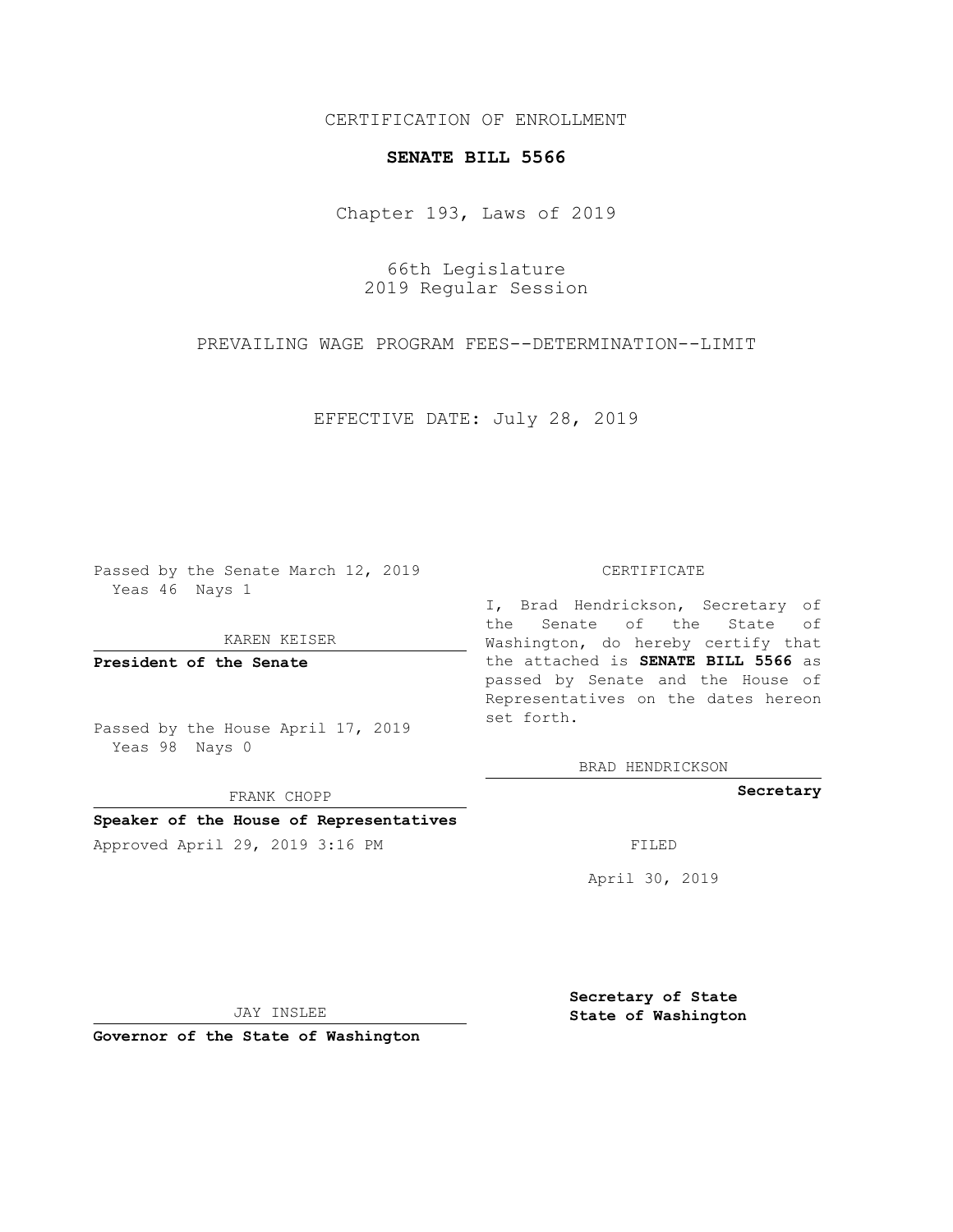## **SENATE BILL 5566**

Passed Legislature - 2019 Regular Session

**State of Washington 66th Legislature 2019 Regular Session By** Senators Braun and Takko; by request of Department of Labor & Industries

 AN ACT Relating to setting fees for administration of the prevailing wage program; and amending RCW 39.12.070.

BE IT ENACTED BY THE LEGISLATURE OF THE STATE OF WASHINGTON:

 **Sec. 1.** RCW 39.12.070 and 2014 c 148 s 1 are each amended to 5 read as follows:

 (1) The department of labor and industries may charge fees to awarding agencies on public works for the approval of statements of intent to pay prevailing wages and the certification of affidavits of wages paid. The department may also charge fees to persons or organizations requesting the arbitration of disputes under RCW 39.12.060. The amount of the fees shall be established by rules adopted by the department under the procedures in the administrative procedure act, chapter 34.05 RCW. Except as provided in subsection (3) of this section, the fees shall apply to all approvals, certifications, and arbitration requests made after the effective date of the rules. All fees shall be deposited in the public works administration account. The department may refuse to arbitrate for contractors, subcontractors, persons, or organizations which have not 19 paid the proper fees. The department may, if necessary, request the attorney general to take legal action to collect delinquent fees.